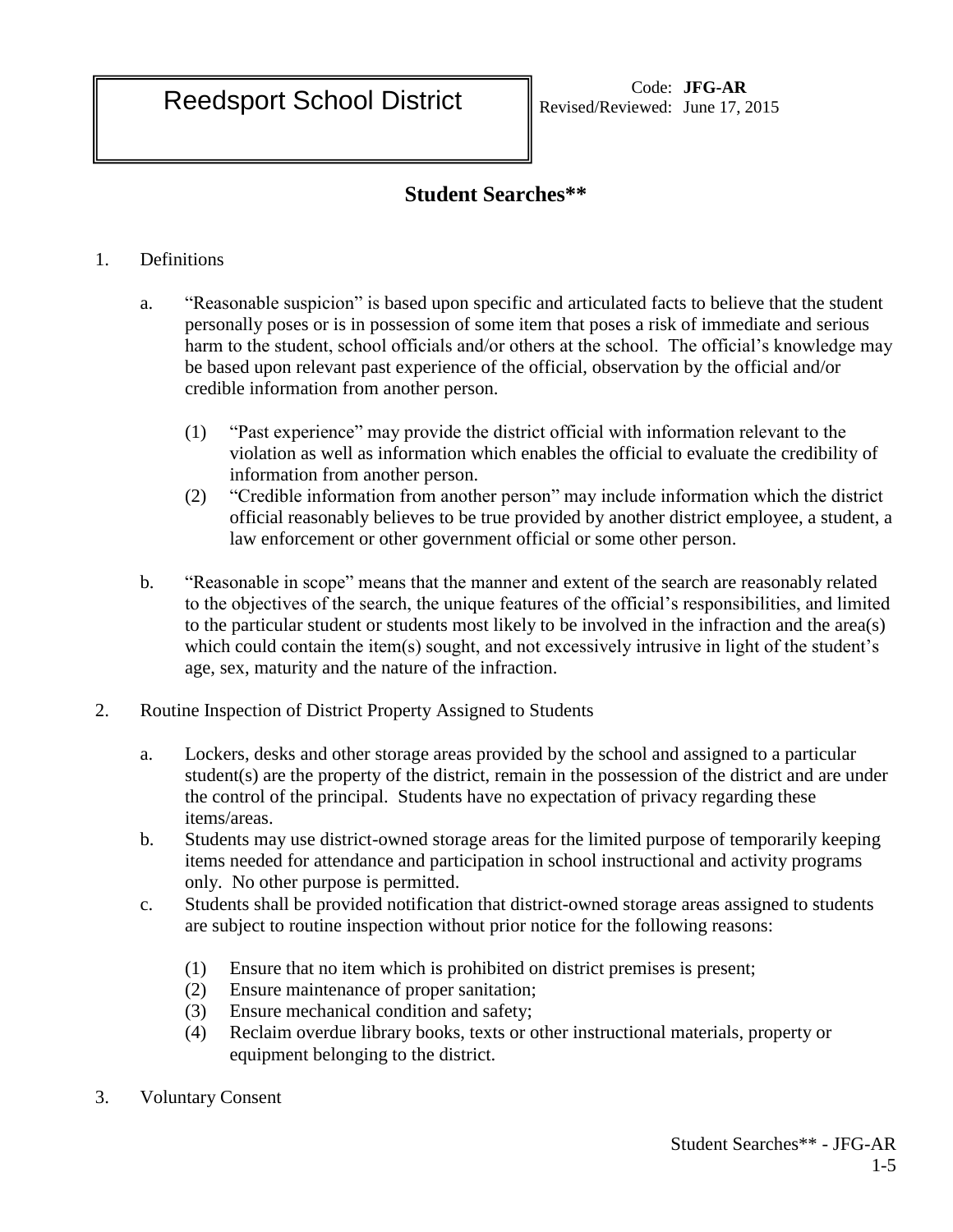When a district official has the requisite justification to search either a particular district-owned storage area assigned to a student, or the clothing or the personal property of a student, the official has the option of making a search or asking the student to voluntarily provide the item(s) sought. Before making a search, the official should ordinarily ask for the student's voluntary consent by requesting the student to empty the contents of the storage area, clothing or personal property. If the student refuses consent for his/her personal property, the official may elect to contact the student's parents to obtain consent for the search of personal property.

## 4. Search Procedures

- a. With the requisite justification, a school official may search an individual student, a districtowned storage area assigned to a student or the personal property of a student. Personal property of a student includes, but is not limited to, wallets, purses, lunch boxes/sacks, book bag, backpack or other containers used to carry belongings.
- b. All searches of a student or a student's personal property shall be based on the required reasonable suspicion/risk of immediate and serious harm and shall be reasonable in scope. A "strip search," requiring a student to remove clothing down to the student's underwear or including underwear is prohibited by the district.
- c. Searches will generally be conducted by an administrator [or by other school personnel only as authorized by the administrator]. In certain circumstances an administrator may be assisted by a law enforcement official(s).
- d. The student will generally be permitted to be present during a search of a district-owned storage area assigned to the student or during a search of the student's personal property. The student's presence is not required, however.
- e. Search of a student's clothing will be limited to the student's "outer clothing" only. "Outer clothing" means the student's coat, jacket or other such outerwear garments worn by a student. A search of the clothing may include the search of a container inside the clothing, provided that the container is of a size and shape to hold the object of the search.
- f. Searches of a student's outer clothing will be conducted by a district official of the same sex as the student.
- g. Where the object of the search may be felt by a "pat down" of clothing or personal property, the district official may first pat the clothing or property in an attempt to locate the object before searching inside the clothing or property.
- h. Searches will be conducted in privacy, out of the view of other students, staff and others and in the presence of an adult witness of the same sex as the student.
- i. Any item removed from the student as a result of the above procedures which is not evidence of a violation of a law, Board policy, administrative regulation or school rule may be returned to the student, as appropriate.
- 5. Other Searches<sup>1</sup>

 $\overline{a}$ 

a. Student vehicles may be parked on district property on the condition that the student and his/her parent(s) allows the vehicle and its contents, upon reasonable suspicion/risk of immediate serious harm, to be examined.

<sup>&</sup>lt;sup>1</sup>Consult with legal counsel prior to implementing procedures in this section, modifying as appropriate to meet local needs.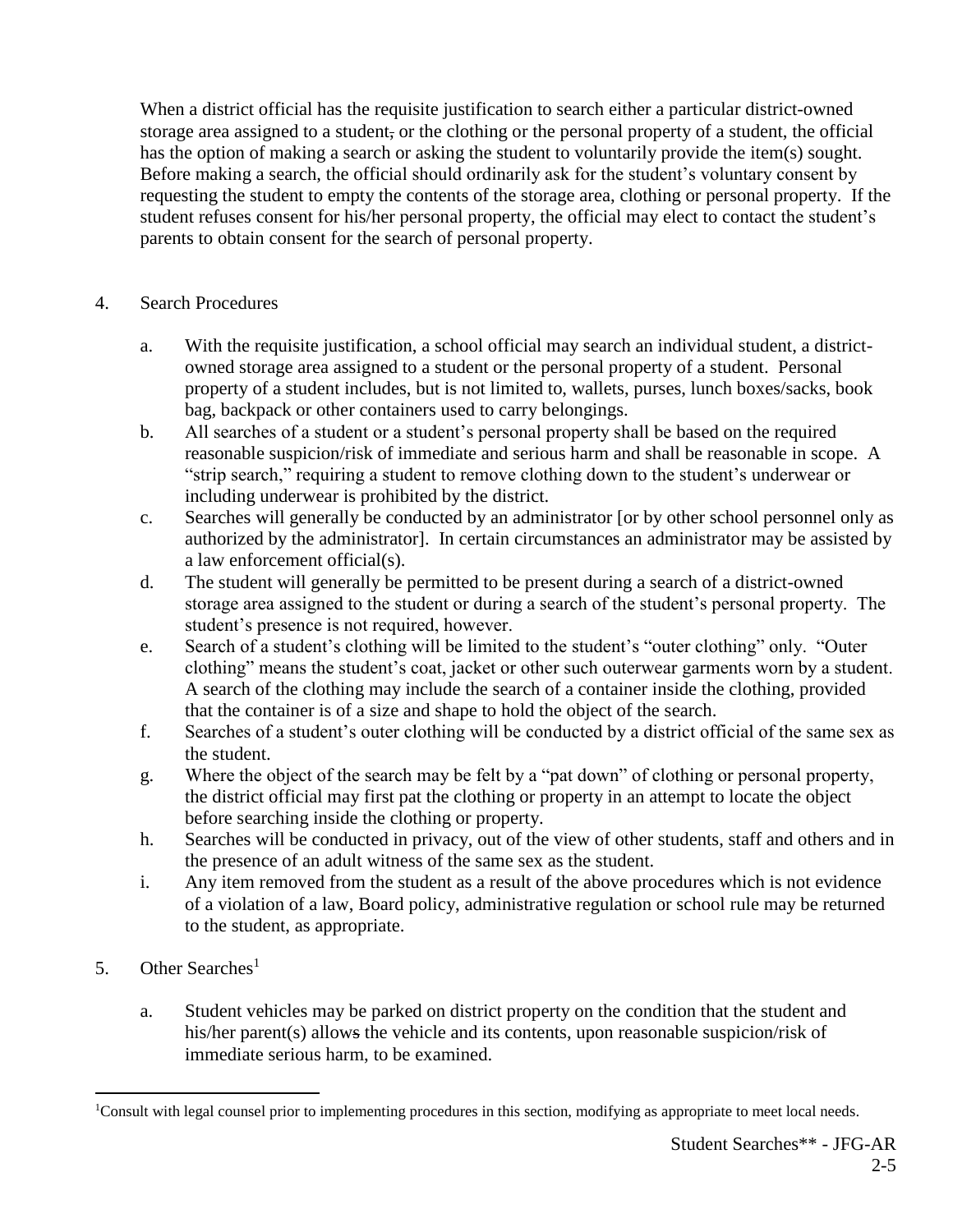If a student or parent(s) refuses to allow access to a vehicle when requested under the circumstances described above, the student's privilege of bringing a vehicle onto district property will be terminated for the remainder of the school year. Law enforcement officials may be notified.

- b. Metal detectors, including walk-through and hand-held devices, may be used when the superintendent determines that there is a need for such detectors based upon reasonable information of a history of:
	- (1) Weapons or dangerous objects found at school, on district property, at a school function or in the vicinity of the school; or
	- (2) Incidents of violence involving weapons at a school, on district property, at a school function or in the vicinity of the school.

Upon positive detection, a student will be asked to voluntarily remove the metal item. If the student refuses consent, the student will be held (will not be allowed further entrance into the building) and any personal property will be seized and secured while the parent(s) and law enforcement officials are summoned.

- c. Drug-detection dogs may be used when the superintendent determines that there is a need for use of such dogs based upon reasonable information of a history of:
	- (1) Drugs and/or drug paraphernalia use/possession at school, on district property, at a school function or in the vicinity of the school; or
	- (2) Incidents of violence or health emergencies involving drugs and/or drug paraphernalia at a school, on district property, at a school function or in the vicinity of the school.

After such need has been determined, drug-detection dogs may be used to sniff out contraband in district-owned storage areas or in student vehicles parked on district property upon reasonable suspicion to believe that contraband is in the area or vehicle.

Drug-detection dogs will not be used for general or "dragnet" searches.

- d. Body fluid searches of students for the presence of alcohol or drugs are prohibited by the district unless specifically authorized by the Board as part of its athlete drug-testing program.
- e. The district may deploy breathalyzer devices at extracurricular events and activities. Students may be subject to testing procedures as a prerequisite to attending the event/activity. If a student refuses testing, he/she will be detained and parents will be contacted to come and take the student home.
- 6. Discipline
	- a. Possession or use of unauthorized, illegal, unhealthy or unsafe materials will result in the following:
		- (1) Seizure of the material: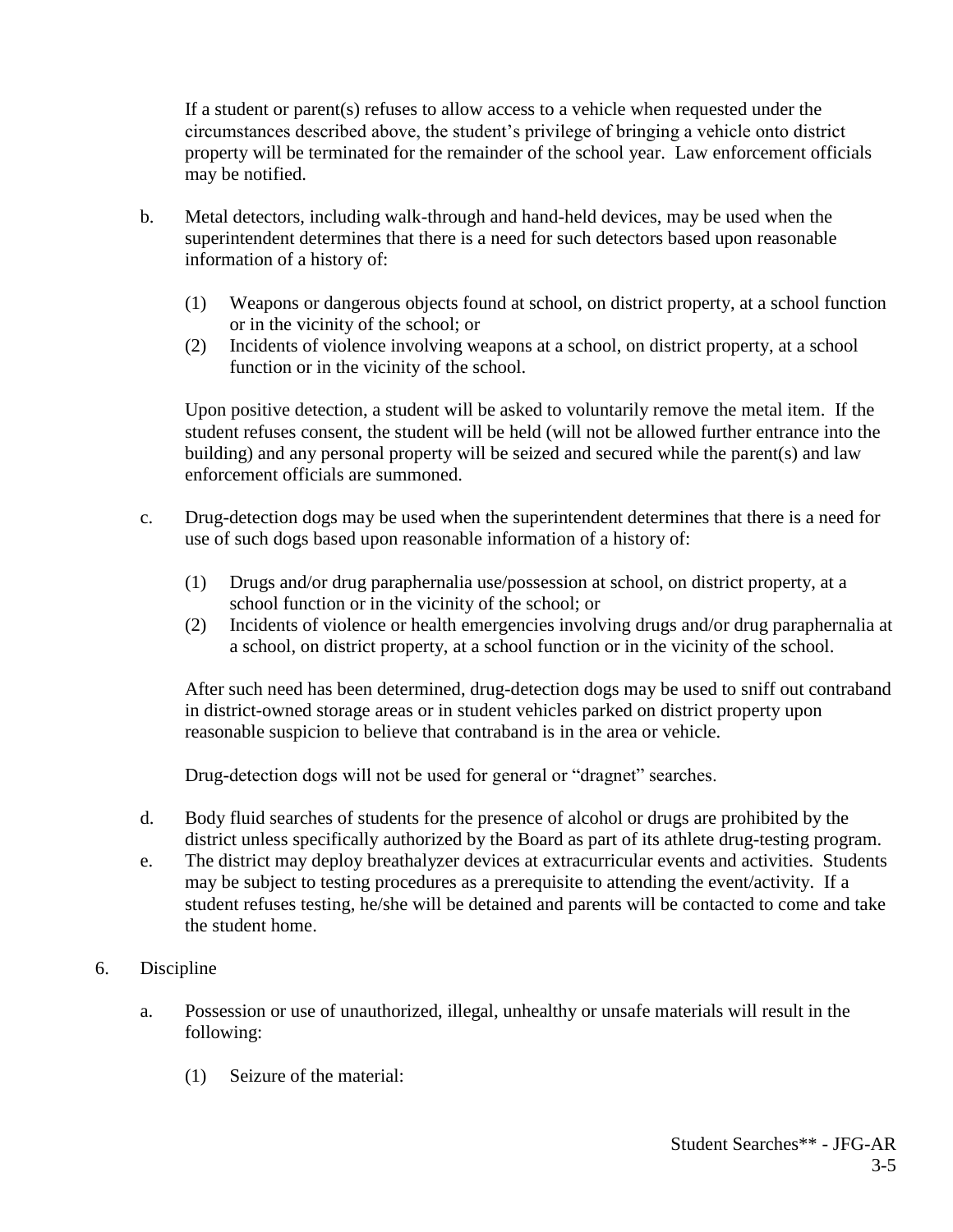- (a) Property, the possession of which is a violation of law, Board policy, administrative regulation or school rule will be returned to the parent or, if also a violation of law, turned over to law enforcement officials or destroyed by the district as deemed appropriate by the principal;
- (b) Stolen property will be returned to its rightful owner;
- (c) Unclaimed property may be disposed of in accordance with Board policy DN Disposal of District Property.
- (2) Discipline up to and including expulsion and notification given to law enforcement officials as appropriate or as otherwise required by law or Board policy.
- 7. Documentation
	- a. Administrators shall document all searches.
	- b. Documentation shall consist of the following:
		- (1) Name, age and sex of student;
		- (2) Date, time and location of search;
		- (3) Justification for search and nature of the reasonable suspicion/risk of immediate and serious harm;
		- (4) Description of the object(s) of the search;
		- (5) Type/Scope of search (areas/items searched);
		- (6) Results of search, prohibited material(s) found, disposition of the material(s) seized and discipline imposed;
		- (7) Name of the witness to the search;
		- (8) Name of the district official conducting the search;
		- (9) Contacts with law enforcement and name/position of the contact(s).
	- c. Documentation will be maintained as a part of the student's education records and retained in accordance with applicable Oregon Administrative Rules governing records' retention.
- 8. Notice

Notice of the Board's policy and this administrative regulation will be provided to staff, students and their parent(s) annually, through staff and student/parent handbooks.

- 9. Cooperation with Law Enforcement Officials
	- a. Administrators will meet with law enforcement officials annually to review:
		- (1) Official contact protocols;
		- (2) Applicable Board policies and administrative regulations;
		- (3) Circumstances in which the district will generally be requesting local law enforcement involvement in student searches and suspected crimes;
		- (4) Handling searches and evidence when involving law enforcement officials.